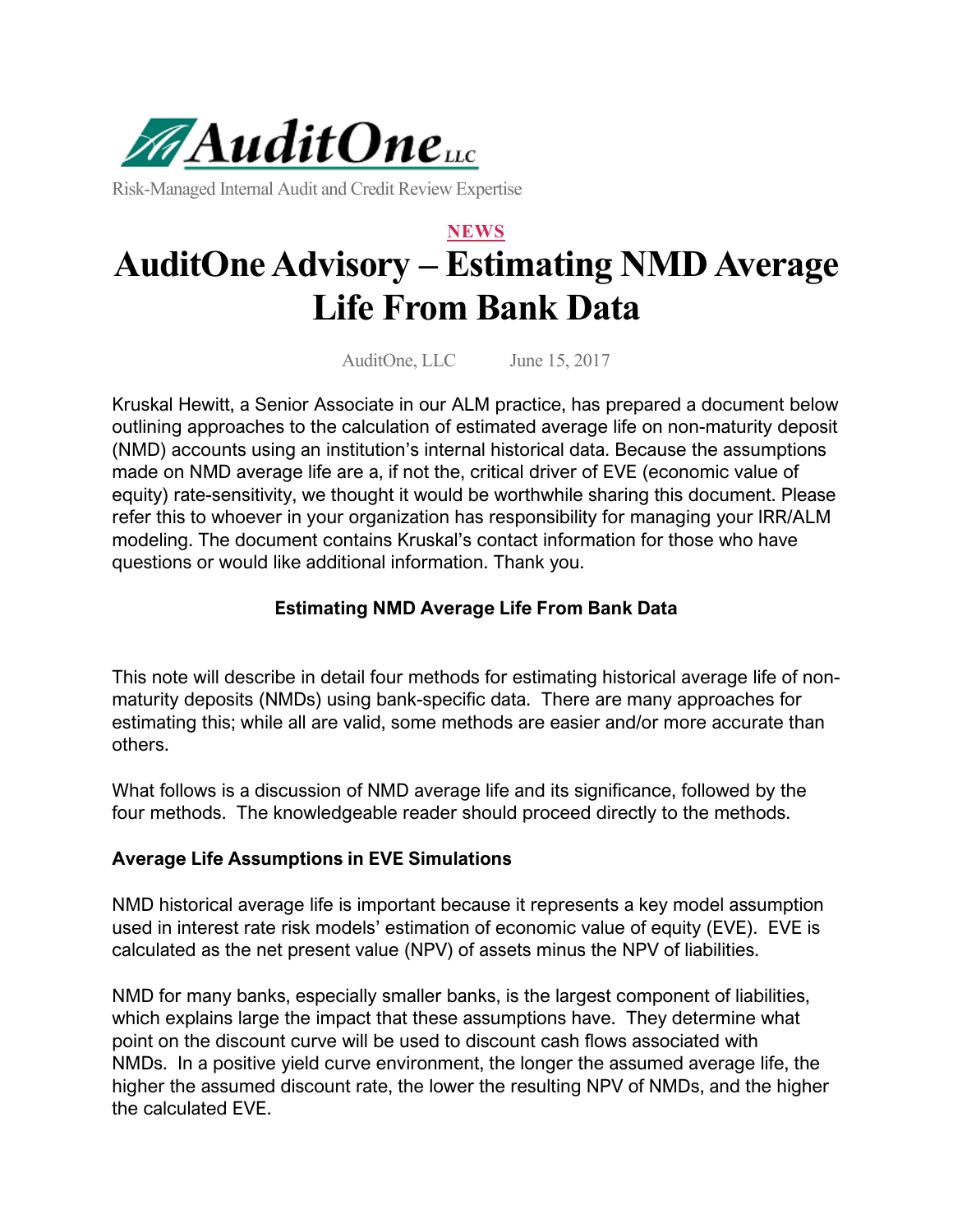In other words, all other things held constant, in a positive yield curve environment (which is typically though certainly not always the case), increasing the assumed NMD average life has the effect of increasing EVE asset-sensitivity (or decreasing liabilitysensitivity) under rising rate scenarios. Higher average life is equivalent to slower decay (or run-off) rates on NMD accounts.

Given the high sensitivity of EVE results to the NMD assumptions, regulators have stressed the importance of analyzing internal bank data to help formulate those assumptions. In our experience, banks that have done so typically find longer estimated life for NMD accounts as compared to the earlier default assumptions provided by FDICIA 305 (or the OTS), particularly for community banks.

## **Setting Average Life Assumptions**

There are three elements that should be considered by a bank in setting average life assumptions:

- Historic experience
- Management's judgement of the future behavior of their NMD depositors
- Peer banks' assumptions

The most important thing is that a bank clearly document what they choose and why.

#### **Estimating Average Life From Bank Data**

Estimating average life is problematic! Even with great data, how one measures – i.e., which technique is employed – will give different answers. There are further complications. What one measures, the number of accounts or account balances, will give different answers. Account balances can vary significantly over time. Transaction account balances, for example, can move up and down without it having any run-off implications. Another consideration: A bank cannot have accounts with a longer life than the bank's existence, which complicates the estimation exercise for a younger bank.

The interaction of account balances and account life can have a meaningful impact on true (as opposed to modeled) EVE. Consider two accounts that have been open for ten years, one with a balance of \$1 for the first nine years and \$999,995 in the tenth, the other with a constant balance of \$100,000. The first account has had little value for the bank (i.e., in discounted terms), while the second had a great deal of value. But both have had an average balance of \$100,000.

It may seem that the easiest approach is to measure account balances. However, unless there is detailed data available to calculate the daily average balance by account, account balances are problematic. They can be affected by a variety of external and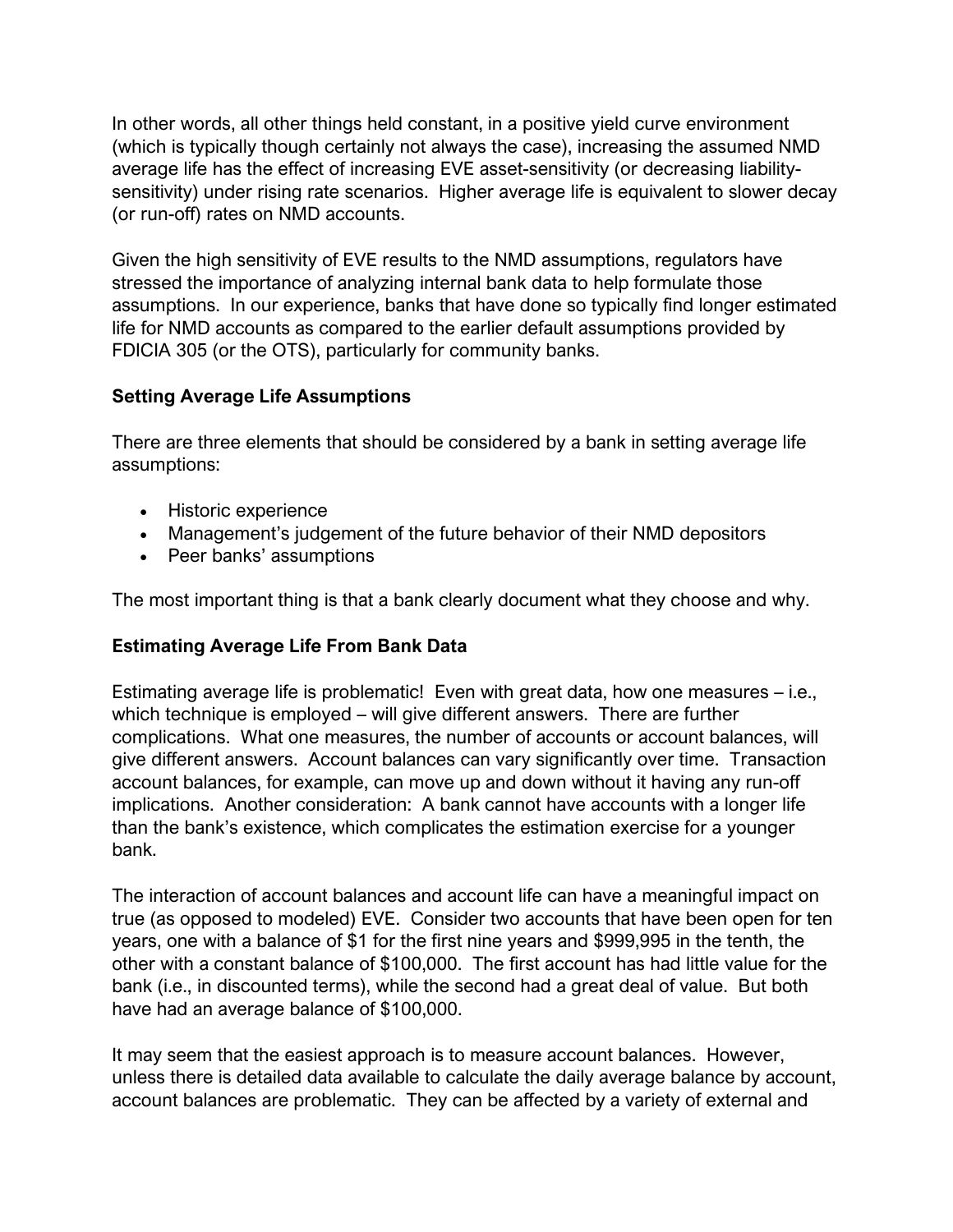internal factors that have nothing to do with "decay". They can be skewed by individual large accounts, as well as by transaction activity as noted above.

The number of accounts open, and how long they have been open, is more straightforward to measure, but it has the drawback of either assuming today's balance is a good proxy for the average balance (method B below) or that every account has the same value to the bank (method C below).

Because average life estimates are limited by a bank's historical data, it can limit the choices of estimation technique.

What follows is a discussion of various techniques, the required data resources, the strengths and weaknesses, and a detailed how-to.

## **METHODS**

## **A. Current Average Account Life**

**Data required.** The account opening date and current account balance.

**Pros/Cons.** If a bank has the data, this is a very accurate and easy to calculate measure of the current average life. If a bank recalculates each month or quarter, predictive trends will be identifiable. However, there are two drawbacks. First is the reliance on the current balance as a proxy for average balance. This may or may not be reasonable; some accounts have monthly cycles, or other seasonality. Second, if a bank is relatively young with accounts that have been open since the start of the bank, this technique will understate the true average life. The amount of understatement is related to the proportion of accounts open since day one.

#### **How to calculate.**

For all accounts Sumproduct(Account Life : Account Balance) / Sum(Account Balance)

## **B. Open-Close Technique to Estimate Decay**

**Data required.** The ability to identify which specific accounts are open at various past dates.

**Pros/Cons.** This technique is the default methodology, as virtually every bank can identify the individual open accounts at specific dates in the past. It is simple to calculate and to update. The problem is that the account balance has no role in the estimation. As a result, every account is assumed to be of the same value to the bank.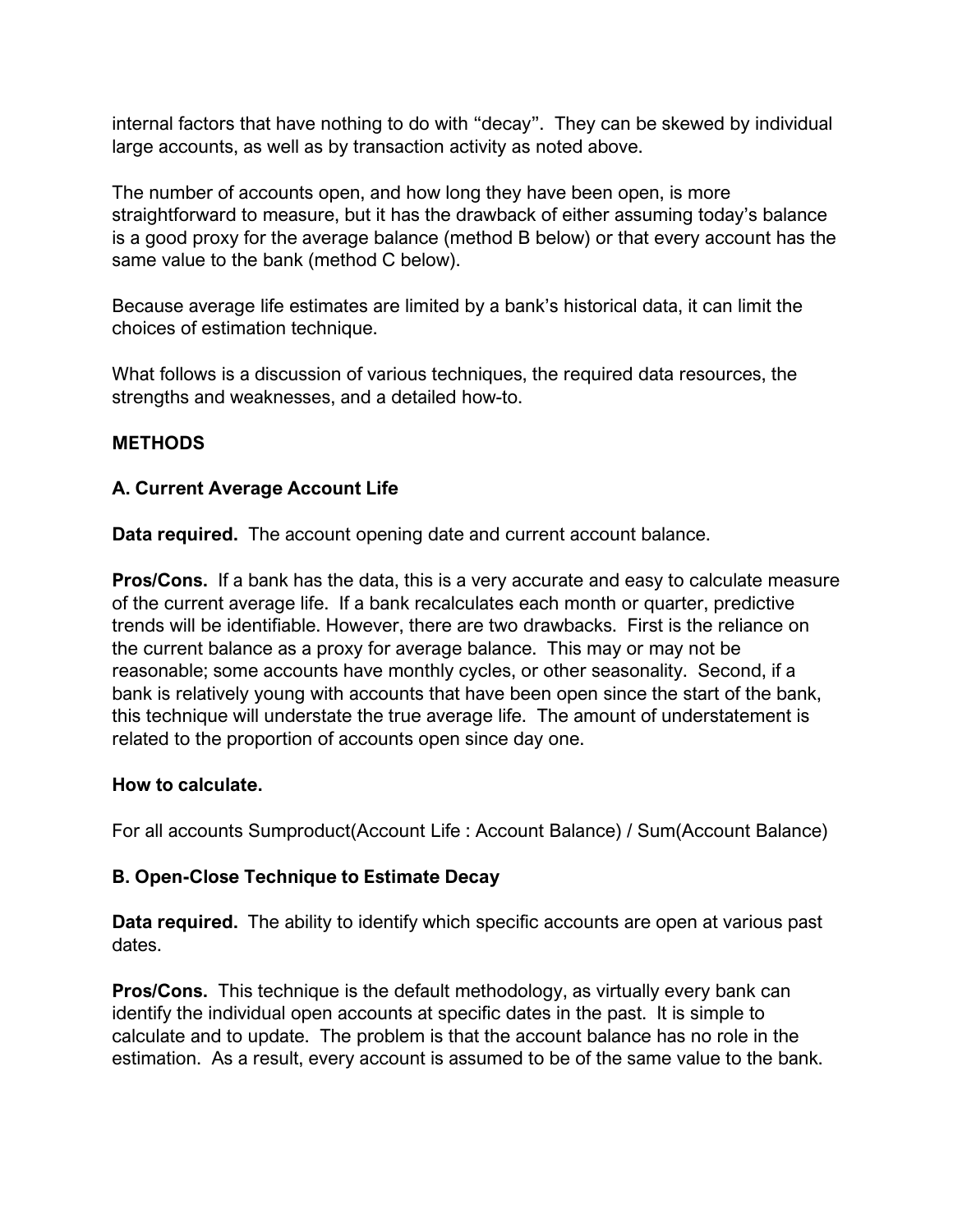**How to calculate.** The discussion below is for annual cohorts, but other periods (monthly, quarterly, semi-annually) can be substituted.

For each NMD type (DDA, Savings, NOW, MMA), segment historical data according to the accounts on the books (open) at the start of each year (or quarter, etc). E.g., As of December 31, 2012, count how many accounts were open, Act12(O). As of December 31, 2013, count how many of the Act12(O) closed during the year, Act12(C). Act12(C) / Act12(O) = AnnualDecayRate(12) Repeat for five years, and average the Annual Decay Rate: 1 / AverageAnnualDecayRate = AverageLife (in years)

# **C. Tail Analysis**

**Data required.** The account opening date and current account balance.

**Pros/Cons.** The open-close technique assumes a constant decay rate. If one assumes a constant decay rate, then in theory there is always something left – i.e., the "tail". An average life of four years means that after eight years, 10% will remain. An average life of six years means that after 12 years, 11% will remain. An average life of ten years predicts after twenty years 12% will remain. This technique can be used to estimate the expected life of accounts for a young bank where more than 10% of accounts have been open for as long as the bank.

**How to calculate.** Build an excel spread sheet.

In cell A1 put the number of years the bank has been open.

In cell A3 put 0, A4 put 1… A53 put 50

In cell B2 put the formulae =1/A1

In cell B3 put 1.

In cell B4 put the formulae =(1-\$B\$2)\*B3, copy this formulae to all the cells until cell B53.

In column C place the percentage of accounts open since the beginning of the bank in the cell that corresponds to the number of years the bank has been open (if the bank has been open seven years put the percentage in cell C10)

Change the value in cell A1, until the value in B, adjacent to the percentage in C, is as close as possible.

The final value in A1 is the average life of the sample.

# **D. Average Life of Time Weighted Average Balance**

**Data required**. The daily balance of each account since the day the account was opened.